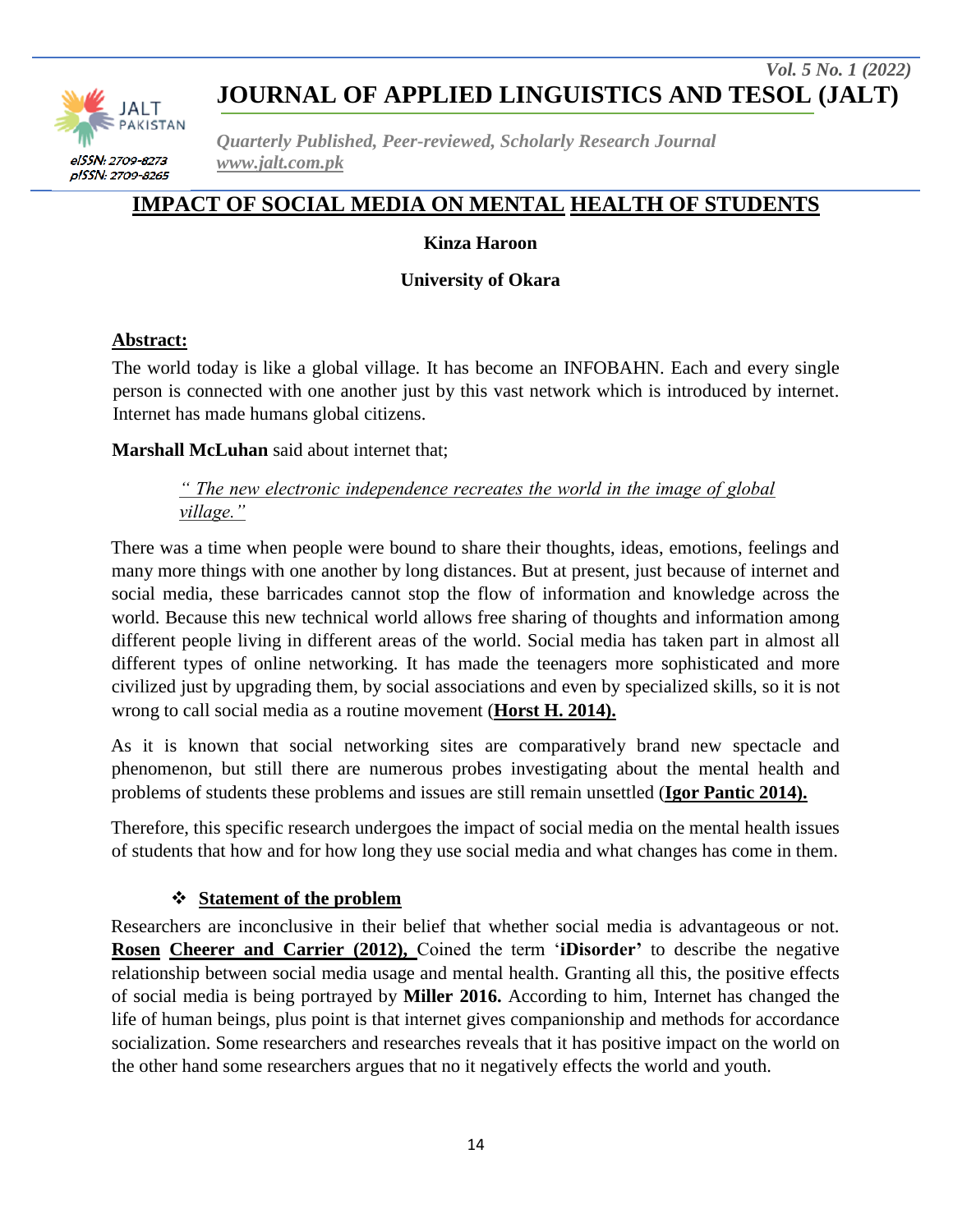

*Quarterly Published, Peer-reviewed, Scholarly Research Journal www.jalt.com.pk*

So, the above discussion and all these arguments remain unresolved that's why this research highlights the aim to denote the extent to which social media usage and mental health co-relate or co-vary.

### **Objective**

The objective of the this research study is to investigate the social media effect on the mental health of students.

### **Significance**

The findings of this study will be helpful for the students and youth of the world to solve the controversy whether the social media use have positive effects or have negative effects on the mental health of them. It will also help the students to understand and recognize the causes of mental health problems. In addition to this, it will also help the students to measure the frequency or relationship between the social media usage and it's impact on the mental health. They will have clear instructions in this research about the drawbacks and the positive side of social media.

#### ➢ **Literature review**

### **What is Social Media?**

Teenagers and youth of this present world is just like a new extraordinary generation who can use the latest technology differently. Teens are also called the explorer because they are exploring the world through the world of technology.

The definition of social media in the dictionary **Merriam Webster** is stated as;

*" The forms of electronic communication such as websites for social networking and microblogging through which users create online communities to share information, ideas, personal messages, and the other content such as videos".*

By now, the appearance, the whole look and the overall map of the world has been changed with the creation of **internet** in the world. **Vinton Cerf and Bob Kahn** they both are the Computer scientists and they are given the credit of creation of the internet which we are using in today's world. It has knock up new wonders and has set the path for globalization. Everyone is sharing online every sort of information, their experiences, videos, texts and almost everything to the whole world just by one click. So, **Social media** can simply be defined as the interaction of the people with one another through the means of social networking sites as well as through their applications. Social media sites include Facebook, WhatsApp, Instagram, Telegram, Twitter, LinkedIn, Snapchat, YouTube, Pinterest etc.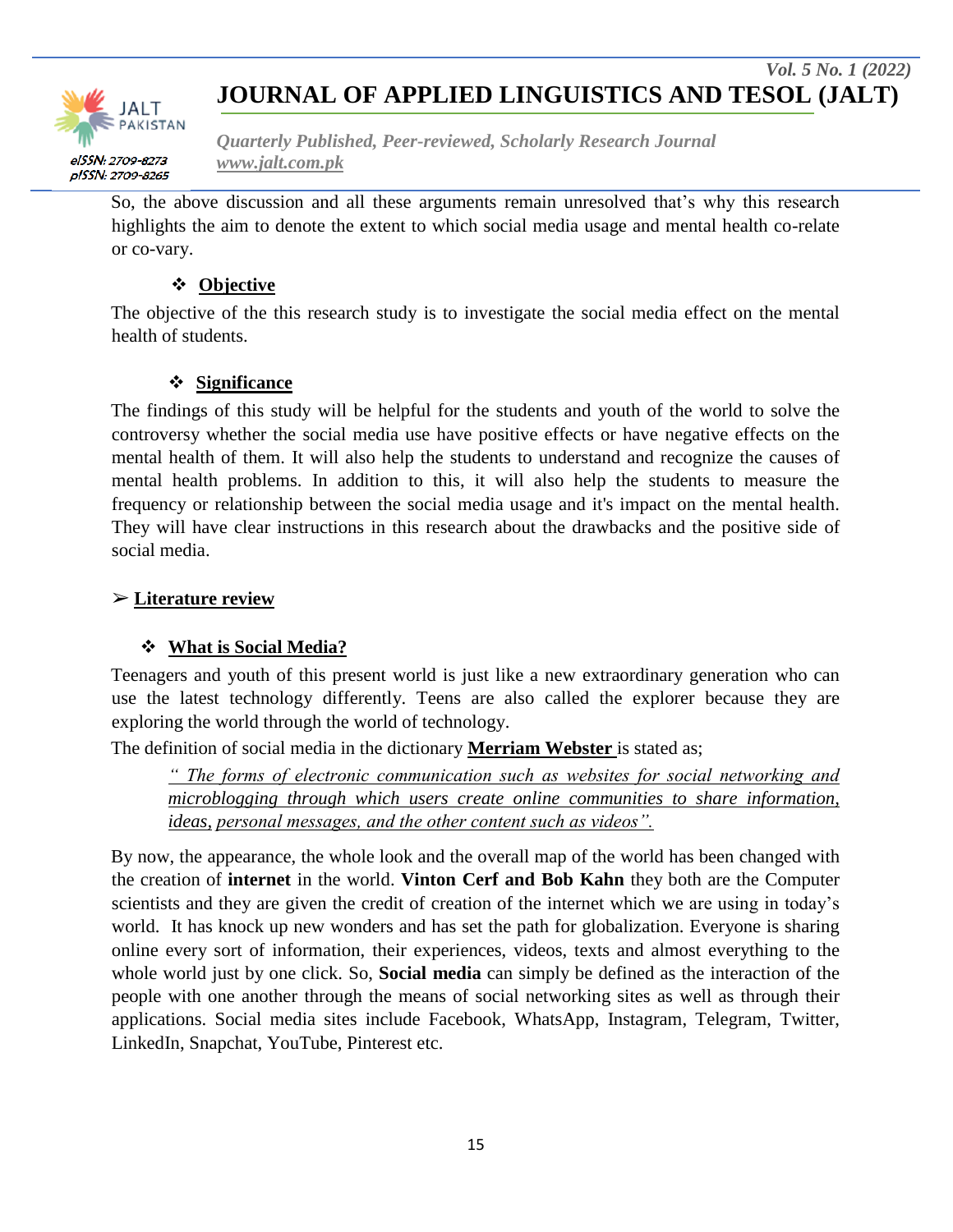



*Quarterly Published, Peer-reviewed, Scholarly Research Journal www.jalt.com.pk*

#### **Use of Social Media**

It is unquestionable that social media is marvelous and very popular throughout the world, but the question arises here that why do so much people use it? Why the whole world is addicted to social media? Recent **neuropsychological research** could hold one answer:

Self disclosure via social media is a form of self disclosure. The brain"s intrinsic reward system works in a similar way to powerful main rewards like food and sex (**Tamir and Mitchell, 2012).**

### **Social Media use on the mental health of students Positive factors on mental health**

Social media use is an over increasing phenomena of this modern 21st century. According to **Pew Research 2018,** seven out of ten people in the United use social media to interact with friends, receive information and news and entertain themselves. According to a recent survey, young people utilize social media on purpose for a number of different reasons. Entertainment, identity building, social enhancement and maintaining interpersonal ties are just a few of the benefits (**Ifinedo 2016).** According to report by **Vishwanath 2008,** social networks, specially offline networks, also provides people to form and maintain social capital, which allows them to draw on materials such as information and social support from other network members. Such uses may hold promises to pay back for diminishing the face to face social interaction and economic, social and health outcomes resulting from it, (**Antoci, Sabitini and Sodini, 2015).** In other words, individuals who are members of social networks are more likely to have more information and knowledge about each and everything as opposed to those who do not have access to information, social support and knowledge. This, in return, is linked to a variety of positive social outcomes such as trust and reciprocity that engender better health, (**Ellison, Sterifield and Lampe 2007,**

**Nabi, Prestin and So, 2013, Nieminen at,. El 2013).** Social media has made individuals a quick thinker too because of eye and brain coordination, according to **Google** social media also helps in improving the typing, finger and other technology related skills. Social media is probably a useful tool which Practitioners used so that they may reach to the population which is unreachable to them and that they engage with them to bring awareness about mental health problems, issues, education, and also support to those who are suffering from severe mental health illnesses **(Naslund & Riefer, 2018).**

#### ✓ **Negative factors on mental health**

An extensive body of research suggests that social media use is negatively associated with health related problems. For example, according to **(Shakya and Christakis, 2017)** a recent long term study found that social media such as Facebook uses generally negatively associated with well being. Moreover, according to **Choney (2012),** believes that the use of technology such as Internet is one of the most important factors that can influence students positively or negatively.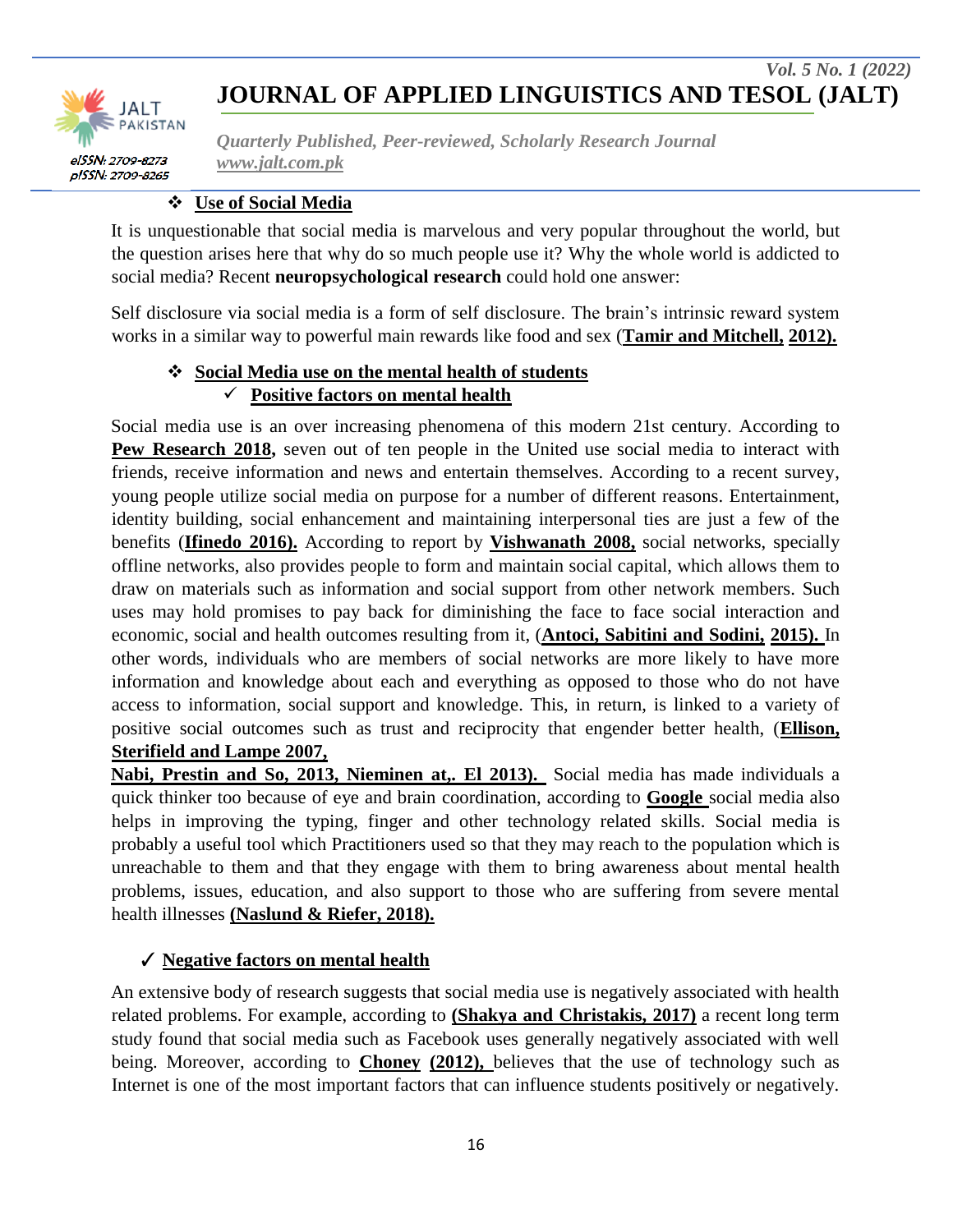

*Quarterly Published, Peer-reviewed, Scholarly Research Journal www.jalt.com.pk*

It stated that parents and Guardians are worried that students now spend too much time on Facebook and other social media apps and do not have enough time to study. **Patel et. al, (2016),**  Pointed out that online networking is creating problem like uneasiness, sorrow and dietary issues. **William and Teasdale (2018**) concluded that individuals who use social media overly long, they may suffer mental health issues. **Ashford, (2017)** believes that the over use of social media may experience the individuals the feelings of social Isolation, anxiety, depression, jealousy, poor self-esteem, and different types of personality changes. Some individuals suffering from cognitive distortions when they start comparing their lives with the lives of others, which may lead to feelings of sadness and depression as well. Another **Research study in 2018** shows that overuse of social media increases the feeling of loneliness rather than decreasing this feeling and this research also states that through less usage or reducing the time duration of social media helps the individuals to overcome this feeling of loneliness and also their health improves. In addition to this, this research also states that the rate of cyberbullying and unhealthy relationships can also be increased because of social media. In the **study of 2019**, it is concluded that the rate of anxiety, depression, aggression, mental health and anti social problems is more in the teenagers who utilize their time more than **three hours** in a day, also, researchers concluded in the **study of 2021** that being sensitive in nature the suicidal rate among girls who started using social media from the age of 13 years is more than that of boys.

#### **Social Media use globally**

Datareportal updates its massive global compendium of social media statistics on a regular basis, providing valuable insight into the world of social media. According to this study, more than half of the world"s population (58.4%) now utilises social media; 4.62 billion individuals use social media globally; 424 million new users have joined in the previous 12 months; and the average daily time spent on social media is 2h 27m.

Global WebIndex research, which we cite in this article, demonstrates that, on a global scale,

"Social media is used by 57.6% of the world"s population. In October 2021, the average daily usage is 2 hours and 27 minutes."

These current numbers show that individuals sleep for between 7 and 8 hours per day, assuming that people sleep for between 7 and 8 hours each day.

#### **Social Media use in Pakistan**

Pakistan is the 6th country which is suffering from over population. Its population is consist of 170 million citizens. In Pakistan, social media is also speedily flattering in the lives of human beings. A research by **Qadeer, (2016)** in which he proclaimed that there are total 10 crore users in Pakistan who use social media. Being patriarchal country, the male statistics of social media usage in Pakistan are found higher than females. **Shaheen (2007),** in her research study stated that in Islamabad and Rawalpindi universities the students used social media in 3 November 2007 in awareness campaign. In that study it was concluded that social media usage has build up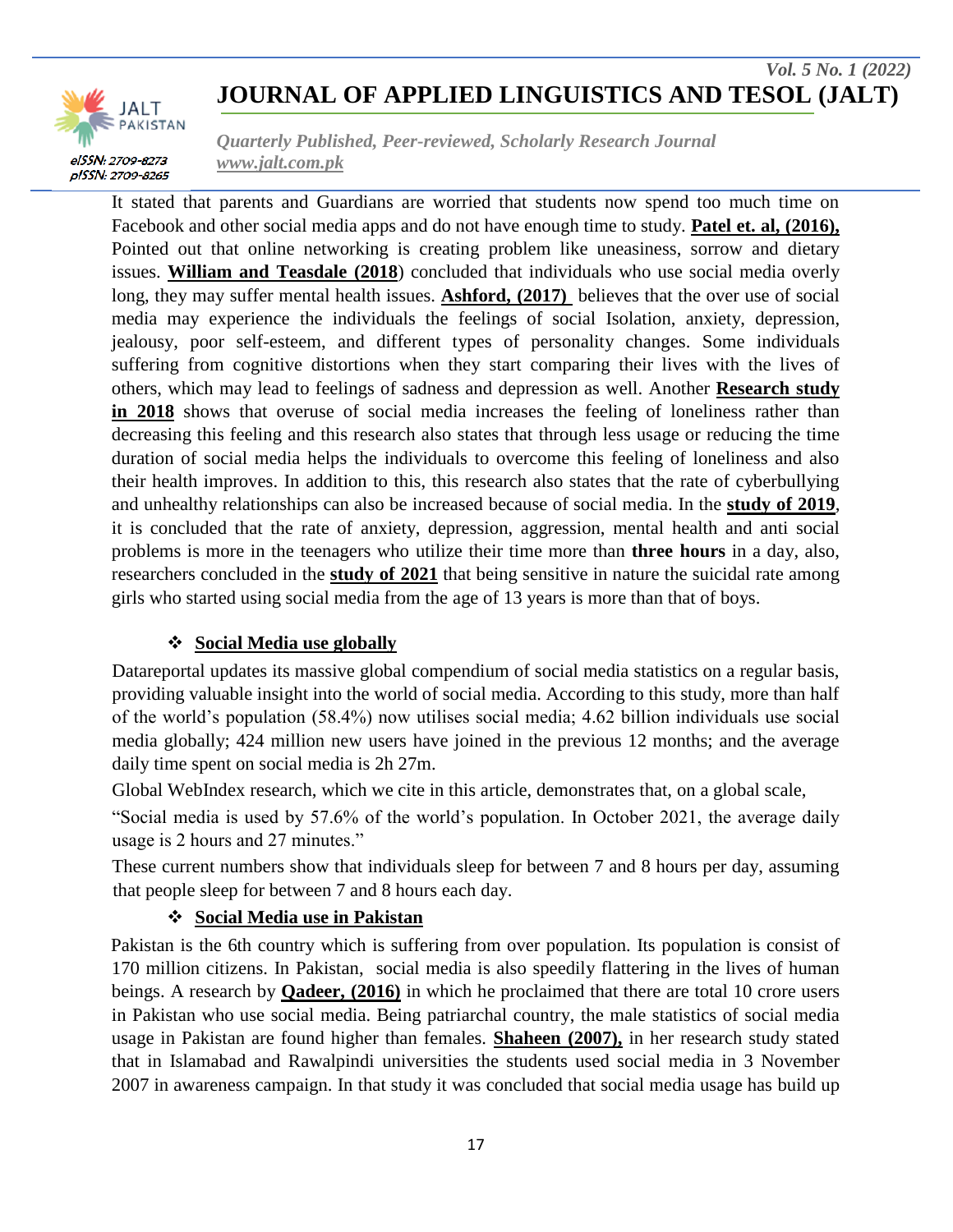

*Quarterly Published, Peer-reviewed, Scholarly Research Journal www.jalt.com.pk*

the awareness level of students regarding, human rights, freedom of expression, importance of democracy. Results of the study also concluded that awareness through social media weakened dictatorial rule. Students were rightly aware of the political situation of Pakistan.

#### **Impact of social media on mental health of university students**

**(Shafique, Anwer and Bushra)** exposed the social media usage of the students of Islamiya University of Bahawalpur. The findings of the study concluded that students were using social media sites like Facebook, Twitter, Cite U Like, Blogger etc. The purpose of the students for using social media was to make social relationship, learning and information sharing method activities. While teens can use social media to connect and create friendships with others, they also confront cyberbullying, trolls, toxic comparisons, sleep deprivation, and less frequent faceto-face interactions. According to research by (**Mahmood, Jafree and Sohail, 2020**), excessive usage of social media can divert social media addiction, which later leads to mental health problem. So, the upsides and downsides of social media impact on mental health will be conducted on the students of Okara university to explore what they think about social media and its relationship with mental health.

### **Methodology**

Research methodology will provide a descriptive detail account of the **methods** and **steps** regarding how the study will be conducted. Specifically, this section will focus on the **design** of the research paper that the researchers will use a **quantitative** approach towards assessing whether mental health providers are aware of impact of social media on mental health or not, **research instruments, participants** for data collection, **hypothesis,** and **data analysis.**

#### **Participants and Research instruments**

The participants for the collection of data in this research study were taken randomly from the University of Okara. 50-55 students of the Okara University, random number of students from English department, random number of students from CS department, random number of students from Mass Media department, random number of students from IT department and random number of students from BBA and Microbiology department from the  $3^{\text{rd}}4^{\text{th}}5^{\text{th}}$  $6<sup>th</sup>$  and  $7<sup>th</sup>$  semester of October 2021 to February 2022, were chosen. The reason of choosing these specific students was the deep relation of their degree with the topic of this very research. This **quantitative** survey subjected participants to close ended questions **(Questionnaire)** allowing them to contribute their thoughts and opinions about the relationship of social media and mental health whether it is co-relate or co-vary.

#### **Data Analysis**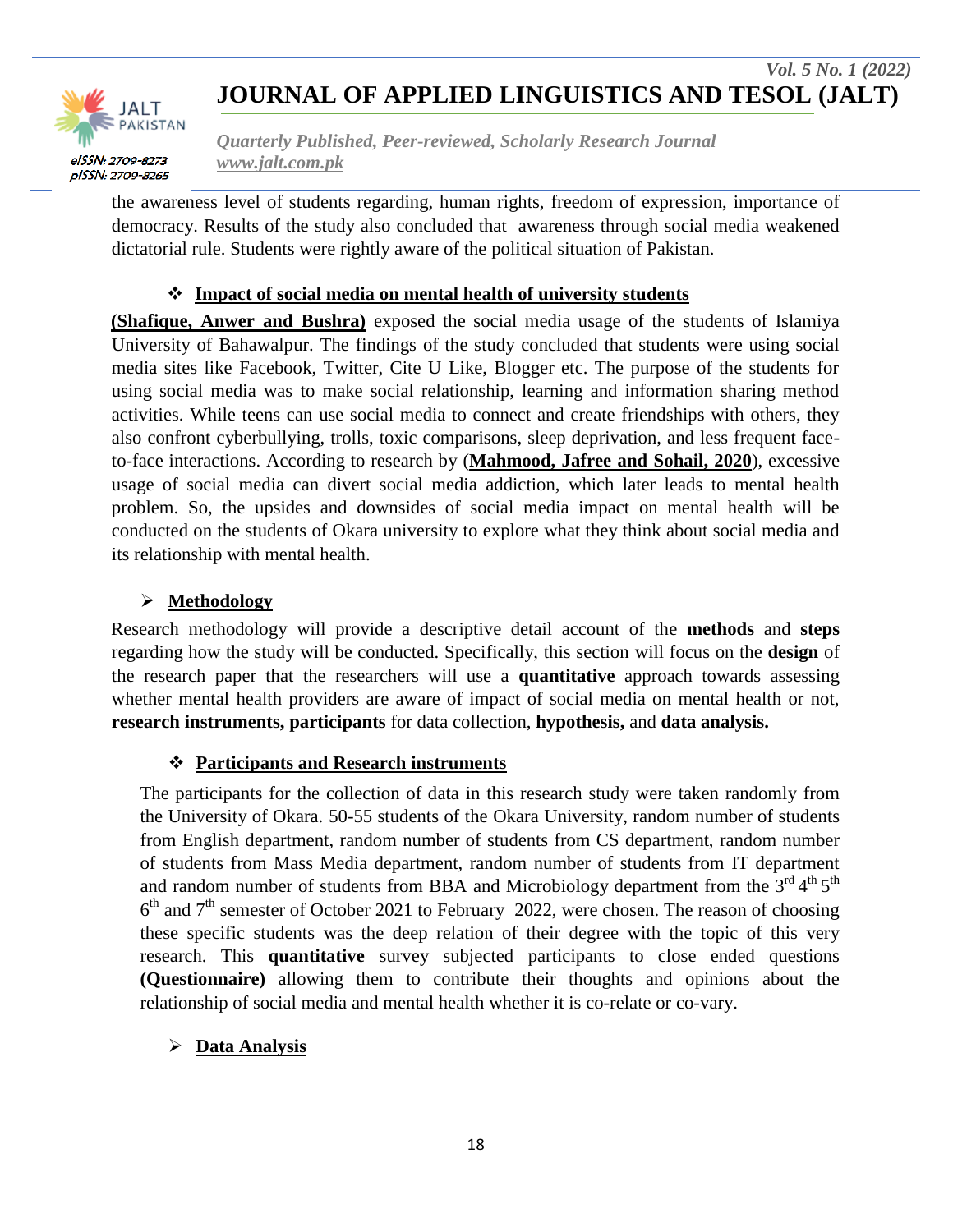

*Quarterly Published, Peer-reviewed, Scholarly Research Journal www.jalt.com.pk*

To determine students perceptions and experiences and being quantitative in nature researchers developed a survey for the collection of data from the University of Okara in the form of **5-point Likert Scale** questionnaire. The data was collected through Google forms in this study and questionnaire was divided into two parts. Two questions were the **Deciding** questions that either the respondent is the part of data collection or not and remaining 7 questions were for the students perceptions in exploring the impact of social media use on the mental health. This questionnaire encompassed close ended questions and check out (1) students awareness about the impact of social media on the mental health of them, (2) students belief about social media whether it positively effects the mental health (3) or negatively effects the mental health of them (4) and the use of social media should be minimized or not etc. The total number of respondents were 53, out of which total 25 students from **English department**, mainly 21 students from  $7<sup>th</sup>$  semester and 4 students from 3<sup>rd</sup> semester, 9 students from **CS department** out of which 6 students from 3<sup>rd</sup> semester, 2 students from  $7<sup>th</sup>$  semester and 1 student from  $1<sup>st</sup>$  semester, and 5 students from the 5<sup>th</sup> semester of **BBA**, 5 students from 6<sup>th</sup> semester of **Microbiology** and 4 students from the 4th semester of **DOMS.** The total percentage of female students were **72%** and male students were of **28%**. All of them were the users of android phone and social media. All the data were analyzed in **MS Word** and **MS Excel** and was given a graphical representation for a better understanding of the reader.

#### **Question Chart**

| Questions                                                                          | S<br>A              | A                           | N                           |                             |                             |
|------------------------------------------------------------------------------------|---------------------|-----------------------------|-----------------------------|-----------------------------|-----------------------------|
| Do you think social media has positive effect on the<br>mental health of students? | 9                   | $\mathcal{D}_{\mathcal{L}}$ | 2                           | 6                           | 5                           |
| Do you think social media has negative effect on the<br>mental health of students? | $\mathbf{1}$<br>4   | 8                           | 6                           | $\mathbf{Q}$                | 6                           |
| Does social media helps the student in learning<br>academic skills?                | $\overline{2}$<br>8 | 3                           | 8                           | $\overline{2}$              | $\mathcal{D}_{\mathcal{A}}$ |
| Does social media helps the student in relaxing their<br>mind?                     | $\mathbf{1}$<br>7   | $\mathbf{1}$<br>5           |                             | 6                           | $\overline{4}$              |
| Does social media is the reason of increasing the<br>anxiety level in students?    | $\overline{2}$<br>5 | 8                           | $\mathcal{D}_{\mathcal{A}}$ | 8                           | $\Omega$                    |
| Do you think Social Media has made student more<br>sophisticated and advanced?     | $\overline{2}$<br>4 | 9                           | 6                           | 3                           |                             |
| Do you think social media use should be minimized?                                 | $\overline{2}$      | 1                           |                             | $\mathcal{D}_{\mathcal{A}}$ |                             |

#### **Conclusion in Graphical form**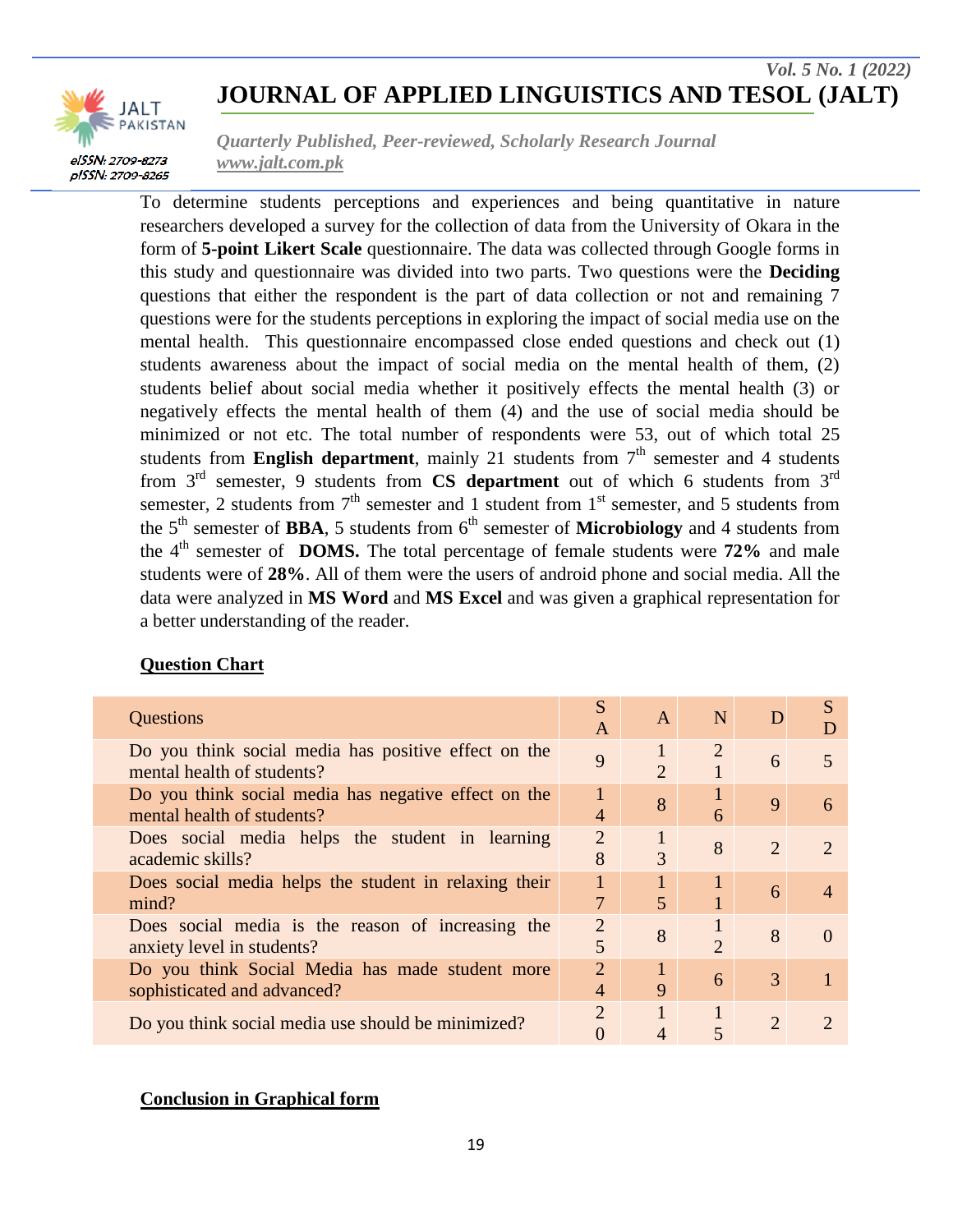elSSN: 2709-8273 pISSN: 2709-8265 *Quarterly Published, Peer-reviewed, Scholarly Research Journal www.jalt.com.pk*

Does social media effects the mental health?



The total percentage of the students who agreed with the question that does social media effects the mental health of the students was 63% and the percentage of the students who disagreed was 23% and neutral students percentage was 14%.

### **Key findings**

- 1. Major findings of this research showed that social media has both positive as well as has negative impact on the mental health of students.
- 2. Students can improve and enhance their skills and learnings.
- 3. Students can explore the world of today in their own way without the help of any instructor.
- 4. Moreover respondents believe that social media has made the students more sophisticated and even civilized.
- 5. Social media can facilitate the students with its new wonders.
- 6. Social media helps the individuals in giving awareness.
- 7. According to research, through the help of social media, students can entertain themselves in order to relax their mind.
- 8. But respondents also stated that social media affects negatively the mental health of students.
- 9. The over use of social media cause in increasing the anxiety and depression level in students as well.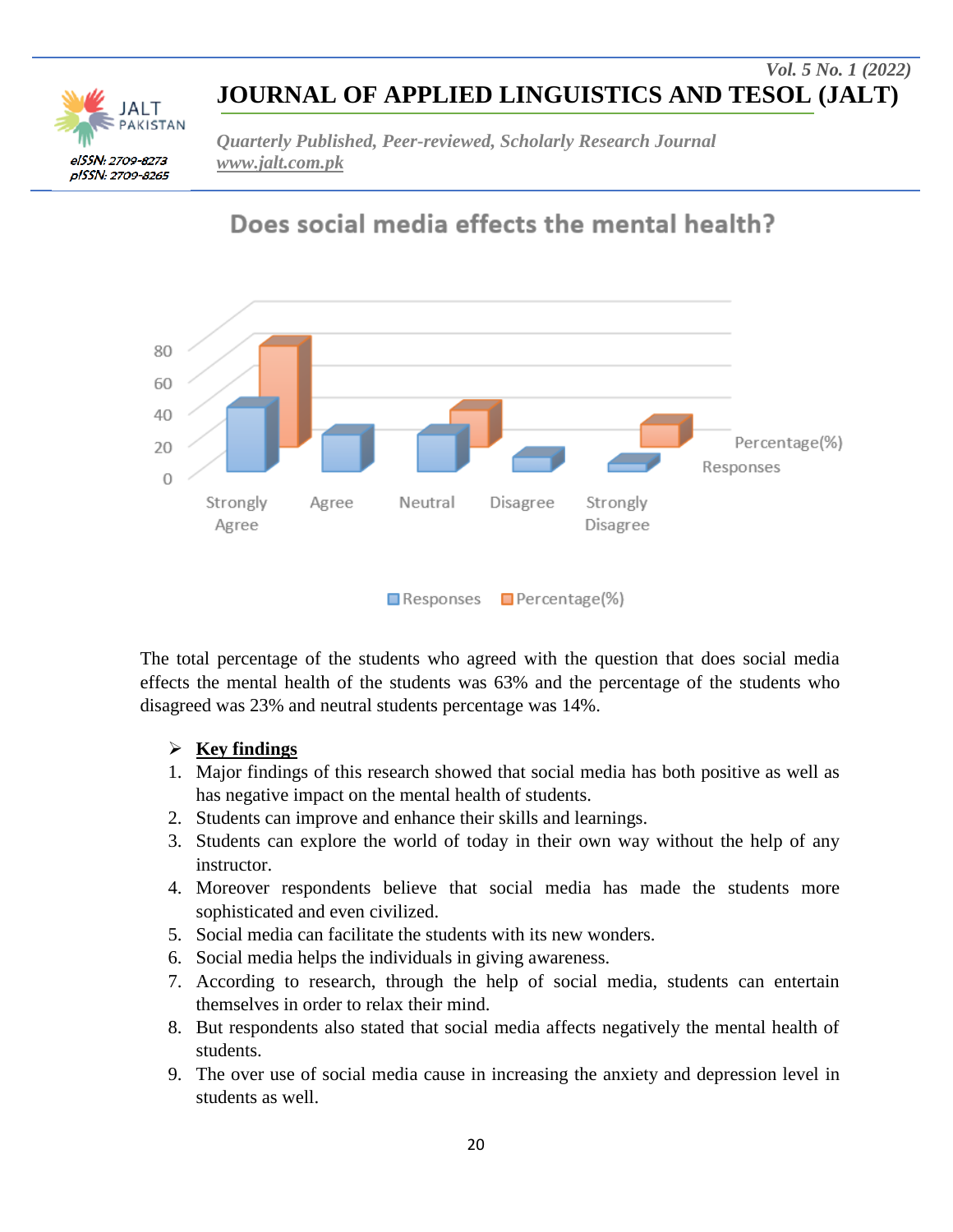

*Quarterly Published, Peer-reviewed, Scholarly Research Journal www.jalt.com.pk*

- 10. Researchers also stated that students spend more time on social media and spend less time on their studies as a result their academic performance is also being disturbed.
- 11. According to the study, the suicidal rate among youth is also increasing.
- 12. Respondents also claimed that the use of social media should be minimized.

### **Conclusion**

This research study explored the perceptions and point of views of the students of University of Okara towards the use of social media and its impact on the mental health of the students. Quantitative research method was used to explore their perceptions and point of views. This study threw light on the question which was not resolved. The mystery was that is social media proving a useful creation for the youth of today"s generation or it is a harmful for them. Different researchers concluded that social media is very useful creation. Furthermore, they claimed that, social media is one of the most exciting and fun ways to entertain themselves as well as it keeps you updated about current affairs. It enhances your knowledge and brain and ultimately you starts seeing the world differently. Despite all these, some researchers also highlighted the negative side of social media. Researchers proclaimed that the negative impacts of social media are more than that of its positive impacts. Researchers also concluded that drawbacks of social media can be controlled if individuals appropriately use all social media platforms and also by limiting the time duration of the use of social media. So to resolve this question that either social media positively effects the mental health of students or negatively effects the mental health of students, this specific research was concluded by the students of University of Okara. Students shared their perceptions in which few stated that social media positively effects the mental health of students, few stated may be and majority of the students claimed that social media negatively effects the mental health of students. So, keeping their point of views under consideration, this very research proved that **Yes** social media negatively effects the mental health rather than positively effects the mental health.

So, this research study is important because it can help the students as well as other individuals to look the positive and negative sides of social media before using it and being addicted to social media.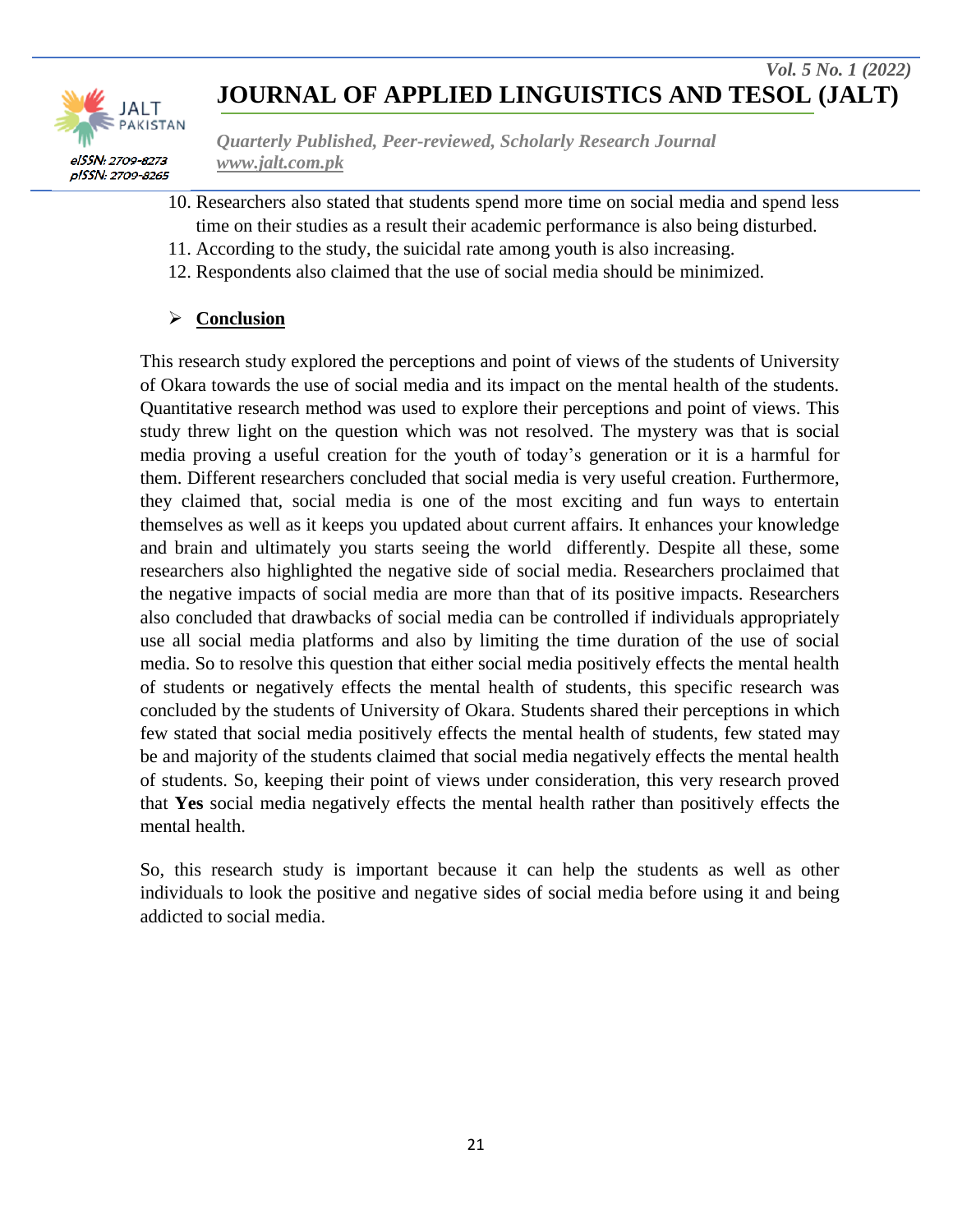

*Quarterly Published, Peer-reviewed, Scholarly Research Journal www.jalt.com.pk*

#### **References**

- Antoci, A., Sabatini, F., Sodini, M. (2015). Online and offline social participation and social poverty traps: Can social networks save human relations? Journal of Mathematical Sociology, 39, 229-256.
- Choney, S. (2010). Facebook use can lower grades by 20 percent, study says. Retrieved, 11(7), 2014.
- Ellison, N. B., Steinfield, C., Lampe, C. (2007). The benefits of Facebook "Friends:" Social capital and college students' use of online social network sites. Journal of Computer-Mediated Communication, 12, 1143-1168.
- Festinger, L. (1954). "A theory of social Comparison processes". Human Relations. 7(2) 117-140.
- Heather A. Horst et.al (2010), Hanging Out, Messing Around, and Geeking Out: Kids Living and Learning with New Media. Research gate. 30-78.
- Ifinedo, P. (2016). Applying uses and gratifications theory and social influence processes to understand students" pervasive adoption of social networking sites: Perspectives from the Americas. International Journal of Information Management, 36, 192-206.
- Mahmood, Q. K., Jafree, S. R., & Sohail, M. M. (2020). Pakistani Youth and Social Media Addiction: The Validation of Bergen Facebook Addiction Scale (BFAS). International Journal of Mental Health and Addiction, 1-14.
- Miller. Et.al. 2016. How the world changed social Media. UCL Press (p. 286).
- Pantic, I. (2014). Online social networking and mental health. Cyberpsychology, Behavior, and Social Networking, 17(10), 652-657.
- Qadeer, N. (2016). A start of something big. MIT technology Review Pakistan.
- Rosen, L. D., Cheever, N. A., & Carrier, L. M. (2012). iDisorder: Understanding our obsession With technology and overcoming its hold on us. New York, NY: Palgrave Macmillan.
- Social Media [Def. 1]. Merriam-Webster Online. In Merriam-Webster. Retrieved June 13, 2014.
- Steinfield, C., Ellison, N. B., Lampe, C. (2008) Social capital, self-esteem, and use of online social network sites: A longitudinal analysis. Journal of Applied Developmental Psychology, 29, 434445.
- Shakya, H. B., Christakis, N. A. (2017). Association of Facebook use with compromised wellbeing: A longitudinal study. American Journal of Epidemiology, 185, 203-211.